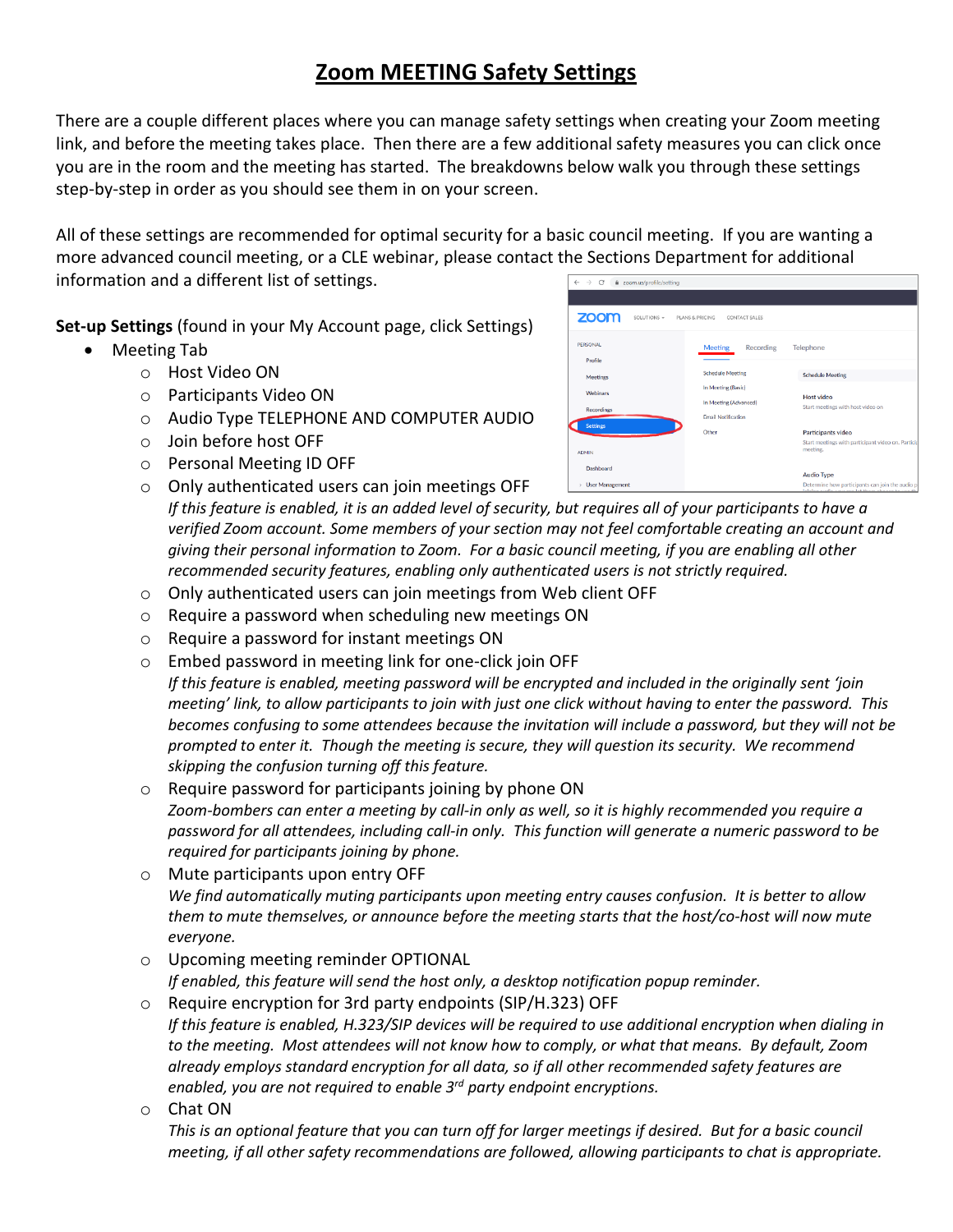## o Prevent participants from saving chat ON

*Check this box and prevent participants from saving a chat. This feature goes hand in hand with recording the meetings. The Sections Department will never save chats from any council meeting, unless specifically asked to do so, and then only with participant notification. Sections are not subject to open meetings, but they are subject to public record requests. A saved chat creates a public record that may then be requested. We recommend you do not save chats, but if you do, you should notify participants before and during the meeting.*

o Private chat OPTIONAL

*If enabled, this function allows participants to send a private chat 1 on 1, instead of a public chat to the entire meeting. Some sections find it helpful to be able to ask/answer questions privately using this method. Other sections find it distracting to have this additional option, and prefer participants to only chat with the group as a whole. If all other safety recommendations are followed, enabling or disabling private chat will not impact the security of your meeting.* 

o Auto saving chats OFF

*If enabled, this function would automatically save all in-meeting chats so that hosts do not need to manually save the text of the chat after the meeting starts. But we strongly recommend not saving chats period, so this function is not needed.*

- o Play sound when participants join or leave OFF *Most sections find it distracting to have a sound ping anytime a participant joins or leaves the meeting, especially if someone is having technical difficulties in the middle of the meeting.*
- o File transfer OFF

*If enabled, hosts and participants can send files through the in-meeting chat. It is much more secure if files are shared via email or posted on the section website before or after a meeting, rather than being transferred via chat in the Zoom meeting.*

- o Feedback to Zoom OPTIONAL *If enabled, this feature adds a Feedback tab to the Windows Settings or Mac Preferences dialog, and also enable users to provide feedback to Zoom at the end of the meeting.*
- o Display end-of-meeting experience feedback survey OPTIONAL

*If enabled, this feature allows participants to respond to a thumbs up/down survey at the end of each meeting. If participants respond with thumbs down, they can provide additional information about what went wrong.*

o Co-host ON

*If enabled, this feature allows hosts to assign Co-hosts, giving those individuals the same in-meeting controls as the host. Assigning your council officers as co-hosts adds security to your meeting by lessening the response time to any issue. Hosts should notify individuals that they have been made cohosts at the start of a meeting, so they are empowered to act if something goes wrong.* 

- o Polling OPTIONAL *If enabled, this allows the host to survey the attendees in-meeting.*
- o Always show meeting control toolbar ON

*If enabled, this allows attendees easier access to their controls.* 

o Show Zoom windows during screen share OFF

*Zoom windows include the Chat box, Participant box, etc. If enabled, you would see the host's Zoom windows when they share their screen. This is typically unnecessary and takes up room in the window that is better used on zooming in on the actual document being shared.*

o Screen sharing ON

*If all other security recommendations are followed, you can have a secure meeting with screen share enabled. As host, if you are certain you will not need to share your screen, it is recommended you turn this option off.* 

o Who can share? HOST ONLY *If screen sharing is enabled, it is highly recommended only hosts have the ability to share. Remember, co-hosts have the same in-meeting abilities as hosts, this includes screen sharing.*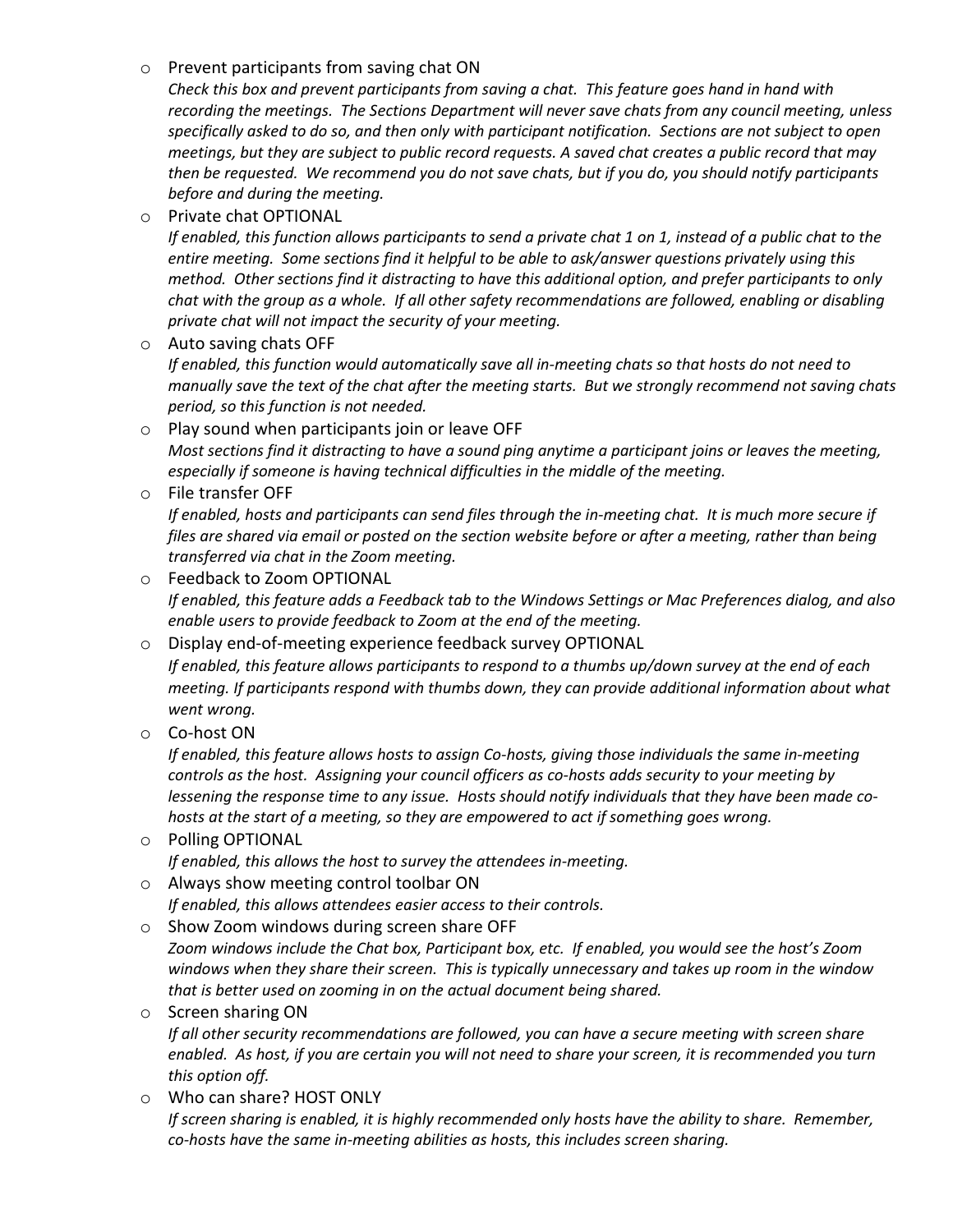- o Who can start sharing when someone else is sharing? HOST ONLY *Only hosts (and co-hosts) should be able to share, you do not want participants to have the ability to interrupt what the host is currently sharing.*
- o Disable desktop/screen share for users ON *If enabled, this feature allows the host to share their full desktop, rather than just a application/document.*
- o Annotation OFF

*If enabled, participants have the ability to write information across the screen as the host shares their screen. This feature is a huge Zoom-bomb risk. You don't want someone to scribble a nasty word or drawn an obscene doodle across your screen share. We highly recommend you turn this feature off for the security of your meeting.*

o Whiteboard OFF

*If enabled, this feature is similar to annotations, but allows participants to write/draw and share with the meeting at any time during the meeting. We highly recommend you turn this feature off for the security of your meeting.*

o Remote control OFF

*If enabled, during screen sharing, the person who is sharing can allow others to control the shared content. This is a huge Zoom-bomb risk. You do not want to allow attendees to control your window. We highly recommend you turn this feature off for the security of your meeting.*

- o Nonverbal feedback ON *If enabled, attendees have access to Zoom emojis (thumbs up/down, applause, yes/no, etc.)*
- o Allow removed participants to rejoin OFF *Hosts and co-hosts have the ability to remove an unwanted participant from the meeting. For the security of your meeting, we highly recommend you turn off this feature so the removed individual is*
- *unable to renter the meeting.*  o Allow participants to rename themselves ON *If all other security recommendations are followed, this is a helpful function for attendees to have. Hosts and co-hosts always have the ability to rename a participant, whether this feature is turned on or off.*
- o Hide participant profile pictures in a meeting ON *If an attendee turns off their video, their profile picture will be shown instead. If all other security recommendations are followed, this is a helpful function for attendees to have.*
- o Report participants to Zoom ON *If you are required to remove an unwanted individual, you should then report that Zoom-bomber to Zoom in hopes that their account can be blocked from Zoom.*
- o Breakout room OFF *If enabled, this function allow hosts to split meeting participants into separate, smaller rooms. Please contact the Sections Department for additional information if this is a feature you may want to take advantage of in your next meeting.*
- o Remote support ON *If enabled, this function allows the host to provide 1:1 remote support to another participant by taking control of their computer.*
- o Closed captioning OPTIONAL *If enabled, this function allows the host to type closed captions or assign a participant/third party device to add closed captions.*
- o Save Captions OFF

*This feature goes hand in hand with recording the meetings. The Sections Department will never save captions from any council meeting, unless specifically asked to do so, and then only with participant notification. Sections are not subject to open meetings, but they are subject to public record requests. A saved caption creates a public record that may then be requested. We recommend you do not save captions, but if you do, you should notify participants before and during the meeting.*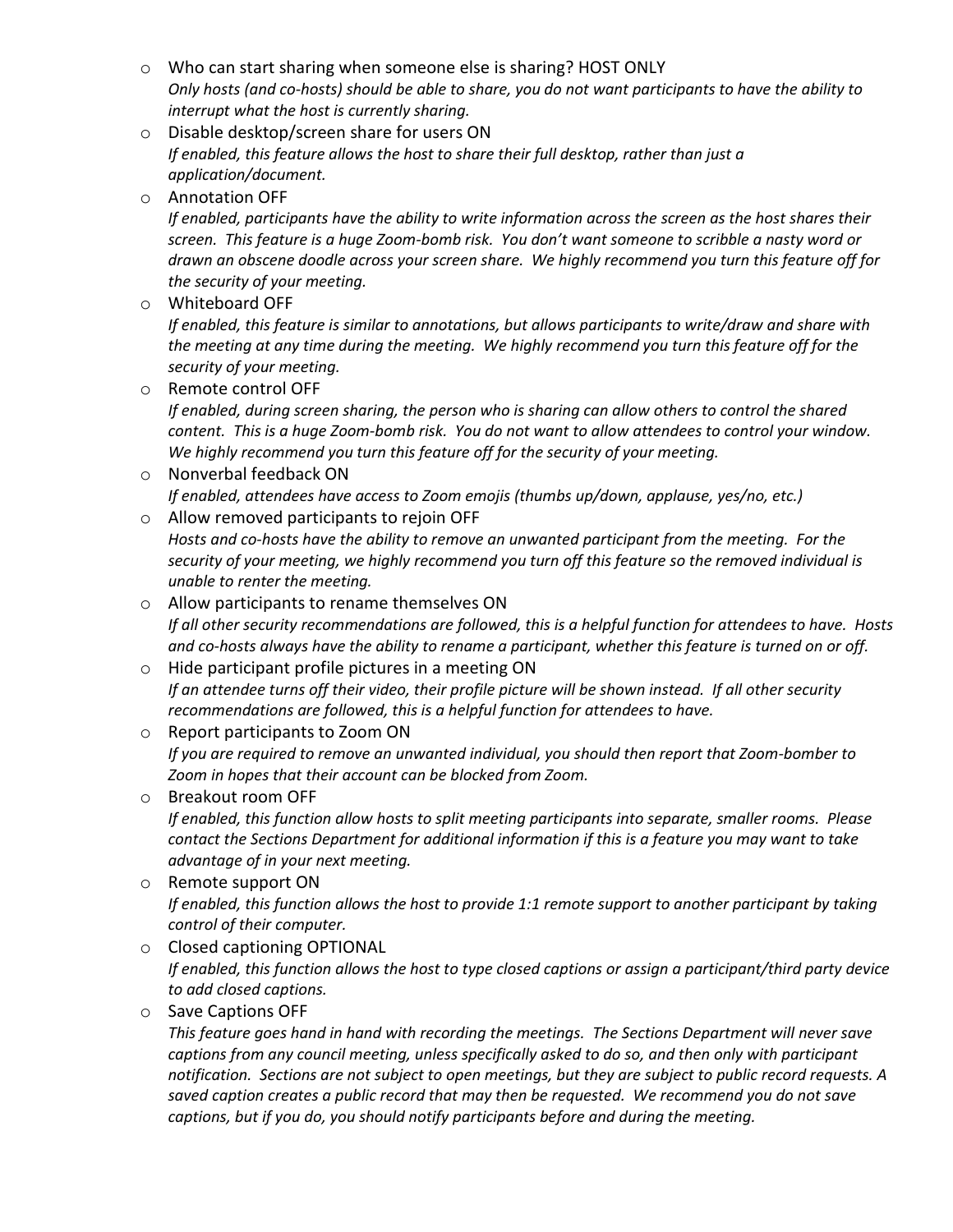- o Language Interpretation OPTIONAL *If enabled, this function allows the host to assign participants as interpreters who can interpret one language into another in real-time.*
- o Far end camera control OFF *If enabled, this function allows another user to take control of your camera during a meeting. This is a privacy risk. For security, we highly recommend you turn off far end camera control.*
- o Group HD video OFF *If enabled, this function activates higher quality videos, but will use much more bandwidth.*
- o Virtual background ON *If all other security recommendations are followed, this is a helpful function for attendees to have.*
- o Identify guest participants in the meeting/webinar OFF *This feature is mostly for people who share accounts, and does not apply to our meetings.*
- o Auto-answer group in chat OFF *This feature does not apply to our meetings.*
- o Only show default email when sending email invites OFF *If enabled this feature allows you to only send Zoom invites using the default email program, instead of the ability to select your preferred email program (Gmail, Outlook, etc.)*
- o Use HTML format email for Outlook plugin OFF *It is recommended you send Zoom invites using plain text instead of HTML, to ensure all recipients can view the email.*
- o Allow users to select stereo audio in their client settings OFF *This feature does not apply to our meetings.*
- o Allow users to select original sound in their client settings OFF *This feature does not apply to our meetings.*
- o Select data center regions for meetings/webinars hosted by your account OFF *This feature does not apply to our meetings.*
- o Waiting room OPTIONAL

*If enabled, the waiting room function is an added level of security to your meeting, but you are then required to click through each individual participant, allowing or denying them entry to the meeting. This takes time and knowledge (do you know all of your participants' email addresses/screen names?) If you enable this option we recommend you assign a host/co-host and not a speaker to be in charge of this feature, because you may have some participants running late to the meeting, or have some that need to jump on and off the meeting, meaning you will have to admit them from the waiting room to the meeting in the middle of a presentation that has already started. For a basic council meeting, if you are enabling all other recommended security features, a waiting room is not strictly required.*

- o Show a "Join from your browser" link OFF *If enabled, this function allows participants to bypass the Zoom application download process, and join a meeting directly from their browser. This is a workaround for participants who are unable to download, install, or run applications. But the meeting experience from the browser is much more limited and as such is not recommended if it can be avoided.*
- o Allow live streaming meetings OPTIONAL *Mostly used for CLEs, not basic Council Meetings. Call the Sections Department for additional information if this is a feature you may want to take advantage of in your next meeting.*
- o When a cloud recording is available OFF
- o When attendees join meeting before host OFF
- o When a meeting is cancelled OFF
- o When an alternative host is set or removed from a meeting OFF
- o When someone scheduled a meeting for a host OFF
- o When the cloud recording is going to be permanently deleted from trash OFF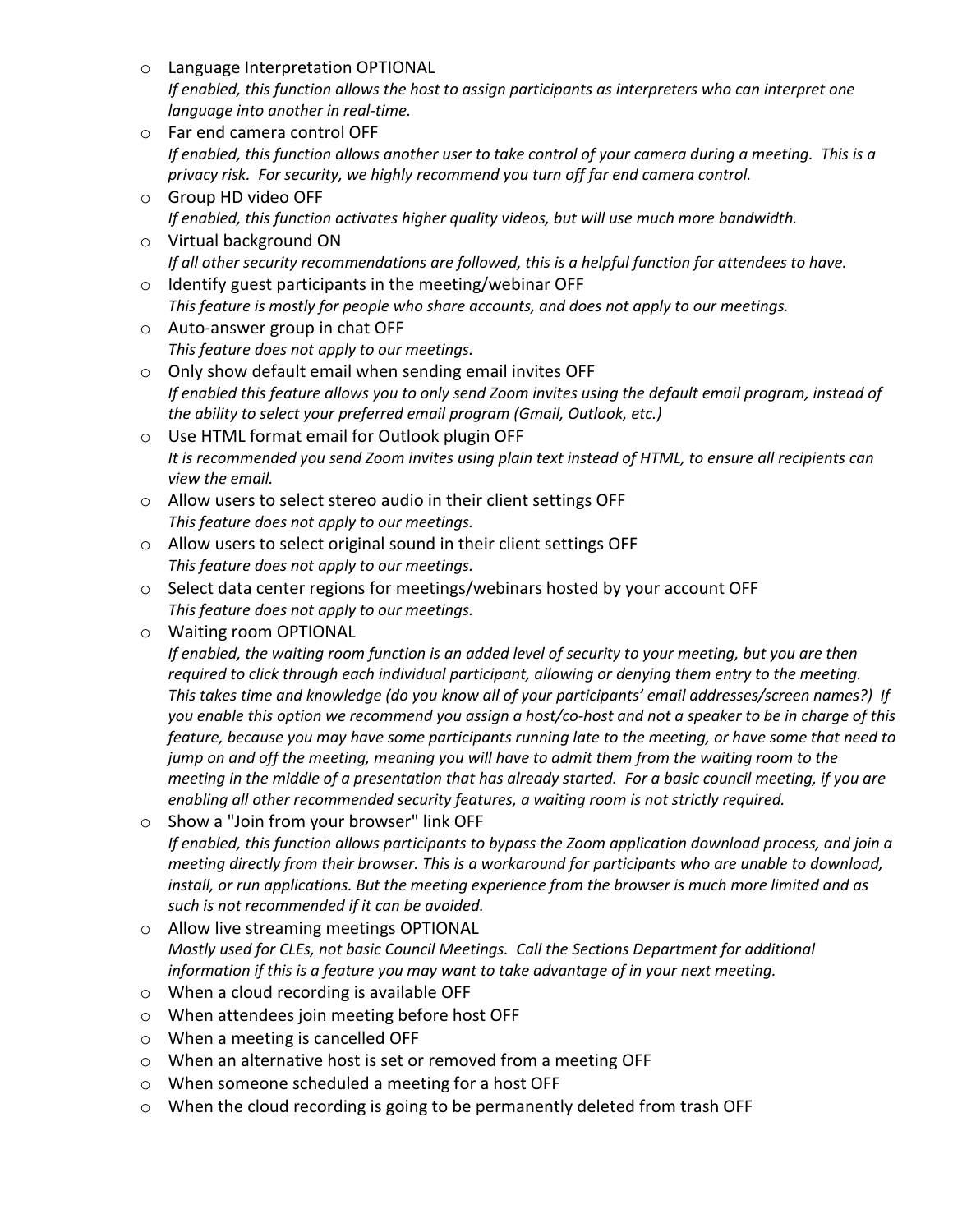- Recording Tab
	- o TURN ALL OF THESE SETTINGS OFF!

*The Sections Department will never record any council meeting, unless specifically asked to do so, and then only with participant notification. Sections are not subject to open meetings, but they are subject to public record requests. A video recording of a meeting creates a public record that may then be requested. We recommend you do not record council meetings, but if you do, you should notify participants before and during the meeting.*

- Telephone Tab
	- o Turn all of these settings OFF



| <b>ZOOM</b><br>SOLUTIONS + | PLANS & PRICING                             | CONTACT SALES |                                                                                                     |  |  |
|----------------------------|---------------------------------------------|---------------|-----------------------------------------------------------------------------------------------------|--|--|
| <b>PERSONAL</b><br>Profile | <b>Meeting</b>                              | Recording     | Telephone                                                                                           |  |  |
| <b>Meetings</b>            | <b>Schedule Meeting</b>                     |               | <b>Schedule Meeting</b>                                                                             |  |  |
| Webinars                   | In Meeting (Basic)<br>In Meeting (Advanced) |               | Host video                                                                                          |  |  |
| <b>Recordings</b>          | <b>Email Notification</b>                   |               | Start meetings with host video on                                                                   |  |  |
| <b>Settings</b>            | Other                                       |               | Participants video                                                                                  |  |  |
| <b>ADMIN</b>               |                                             |               | Start meetings with participant video on. Particip<br>meeting.                                      |  |  |
| Dashboard                  |                                             |               | <b>Audio Type</b>                                                                                   |  |  |
| <b>User Management</b>     |                                             |               | Determine how participants can join the audio p<br>inining sudin you can lot tham choose to use the |  |  |

## **Manage Meetings Settings** (found in the Meetings page, when you create or edit a meeting)

- Title FILL IN AT WILL
- Description FILL IN AT WILL
- When FILL IN AT WILL
- Duration FILL IN AT WILL
- Time Zone FILL IN AT WILL
- Recurring Meeting FILL IN AT WILL
- Registration OFF *Mostly used for CLEs, not Council Meetings. Call the Sections Dept for more details if desired.*
- Meeting ID GENERATE ID *NEVER use the Personal Meeting ID. The PMID is associated with your Zoom account and can lead to zoom-bombing. The Generated ID is always randomly generated and is more secure.*
- Meeting Password ON
- Video Host ON
- Video Participant ON
- Audio BOTH
- Join before host OFF
- Mute participants upon entry OFF
- Enable waiting room OPTIONAL

*If enabled, the waiting room function is an added level of security to your meeting, but you are then required to click through each individual participant, allowing or denying them entry to the meeting. This takes time and knowledge (do you know all of your participants' email addresses/screen names?) If you enable this option we recommend you assign a host/co-host and not a speaker to be in charge of this feature, because you may have some participants running late to the meeting, or have some that need to jump on and off the meeting, meaning you will have to admit them from the waiting room to the meeting in the middle of a presentation that has already started. For a basic council meeting, if you are enabling all other recommended security features, a waiting room is not strictly required.*

| zoom<br>SOLUTIONS -                    | CONTACT SALES<br>PLANS & PRICING           |                                                   | <b>SCHEDULE A MEETING</b>                  | REQUEST A DEMO 1 ANA 799 0025<br>HOST A MEETING -<br><b>JOIN A MEETING</b> |
|----------------------------------------|--------------------------------------------|---------------------------------------------------|--------------------------------------------|----------------------------------------------------------------------------|
| PERSONAL                               | My Meetings > Manage "ADR Council Meeting" |                                                   |                                            |                                                                            |
| <b>Profile</b><br>Meetings             | Topic                                      | ADR Council Meeting                               |                                            | <b>Start this Monting</b>                                                  |
| Vanual                                 | Time.                                      | May 2, 2020 10:00 AM Central Time IUS and Canada) |                                            |                                                                            |
| Recordings<br><b>Settings</b>          |                                            | <b>DVI</b> Google Calendar<br>Add to              | S Outlook Calendar (Jcs)<br>Vahoo Calendar |                                                                            |
| <b>ADMIN</b>                           | Meeting ID                                 | 729-614-267                                       |                                            |                                                                            |
| Doubboard                              | Meeting Password                           | --------<br>Show                                  |                                            |                                                                            |
| > User Management<br>> Room Management | Invite Attendees                           | Join URL: https://us02web.com.us/j/729614267      |                                            | <b>B</b> Copy the invitation                                               |
| > Account Management                   | Video                                      | Host                                              | On                                         |                                                                            |
| > Advanced                             |                                            | Participant                                       | Cn <sup>1</sup>                            |                                                                            |
|                                        | Audio                                      | Telephone and Computer Audio                      |                                            |                                                                            |
| <b>Attend Live Training</b>            |                                            | Dial from United States of America                |                                            |                                                                            |
| <b>Video Tutorials</b>                 | Meeting Options                            | $\times$ Enable join before host                  |                                            |                                                                            |
| Knowledge Base                         |                                            | $\times$ Mute participants upon entry (B)         |                                            |                                                                            |
|                                        |                                            | » Enable waiting room                             |                                            |                                                                            |
|                                        |                                            | x Only authenticated users can join               |                                            |                                                                            |